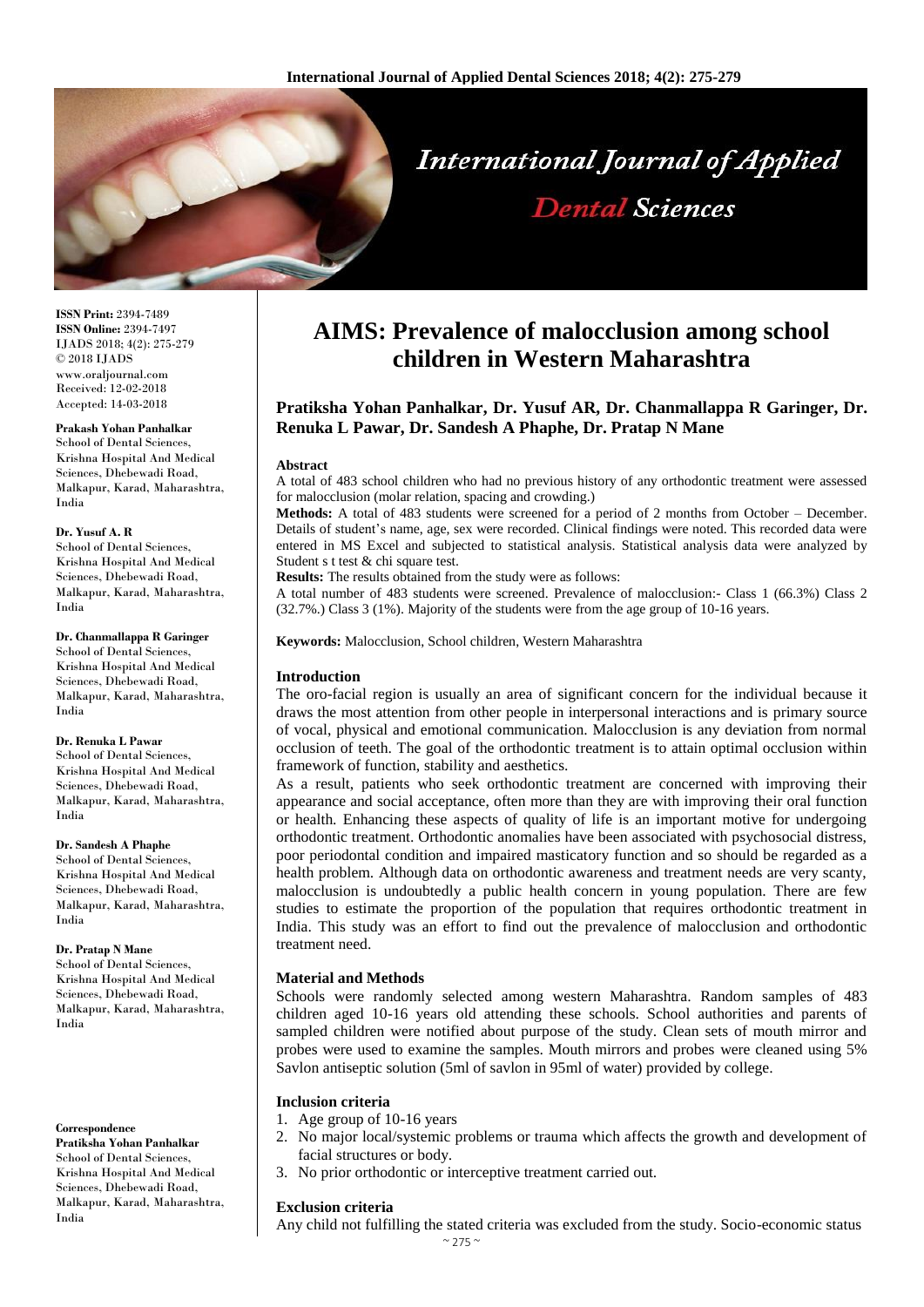International Journal of Applied Dental Sciences

of the children.

# **Statistical analysis**

Continuous data were summarized as mean SD while discrete (categorical) in numbers (n) & percentage (%). The data were analysed by independent Student's t test and chi square (x2) test. P value less than  $0.001$  ( $p<0.001$ ) considered statistically significant. Analyses were performed on SPSS software (Windows version 16.0)

|  |  | <b>Table 1:</b> occlusion |
|--|--|---------------------------|
|--|--|---------------------------|

| Tvpe  | No. of students | Percent |
|-------|-----------------|---------|
|       | 320             | 66.3    |
|       |                 |         |
|       |                 |         |
| Total |                 |         |



All the students were from the age group of 10-16 years of age. Class I 320 samples (66.3%). Class II 158 samples (32.7%). Class III 5 samples (1%)

# **Table 2:** Retained teeth

| <b>Retained</b>             | No. of students | Percent |
|-----------------------------|-----------------|---------|
| No retained teeth           | 446             | 92.3    |
| Retained max. Teeth         |                 | 37      |
| Retained mand. Teeth        |                 | 3.5     |
| Retained max. & mand. Teeth |                 |         |
| Total                       |                 |         |



The parameter was retained deciduous teeth 92% showed no retained teeth. 4% showed retained teeth in maxillary arch. 4% showed retained teeth in mandibular arch. No sample showed retained teeth in both maxillary and mandibular arch at same time. The result also showed that most the students showed maxillary deciduous teeth retained in the oral cavity.

**Table 3:** Caries in deciduous teeth

|                    | No. of students | Percent |
|--------------------|-----------------|---------|
| No caries          | 181             | 99.4    |
| Caries in max/mand |                 |         |
| Total              |                 | 1 በበ በ  |



Caries is one of the factor for malocclusion as stated in previous studies. 99% samples showed no caries. 1% sample showed caries in either maxillary or mandibular arch. The retained deciduous teeth showed less number of caries prevalence.

|  | <b>Table 4:</b> caries in permanent teeth |  |
|--|-------------------------------------------|--|
|  |                                           |  |

| Area                   | No. of subjects | Percent |
|------------------------|-----------------|---------|
| No caries              | 184             | 38.1    |
| Caries in max.         | 56              | 11.6    |
| Caries in mand.        |                 | 13.7    |
| Caries in max. & mand. |                 | 36.6    |
| Total                  | 183             | 000     |



Caries in maxillary arch 11%. Caries in mandibular arch 14%. Caries in maxillary/mandibular arch 37%. 38% showed no caries.

| Table 5: overjet |
|------------------|
|------------------|

| <b>Measurements in mm.</b> | No. of subjects | Percent |
|----------------------------|-----------------|---------|
|                            | 294             | 60.9    |
|                            | 44              | 9.1     |
|                            | 81              | 16.8    |
|                            | 49              | 10.1    |
|                            |                 | .2      |
| Total                      | 469             | 97.1    |
| <b>Missing System</b>      | 14              | 2.9     |
| Total                      | 183             | 100.0   |



'Overjet: 2mm was seen in 61% samples. 3mm in 9%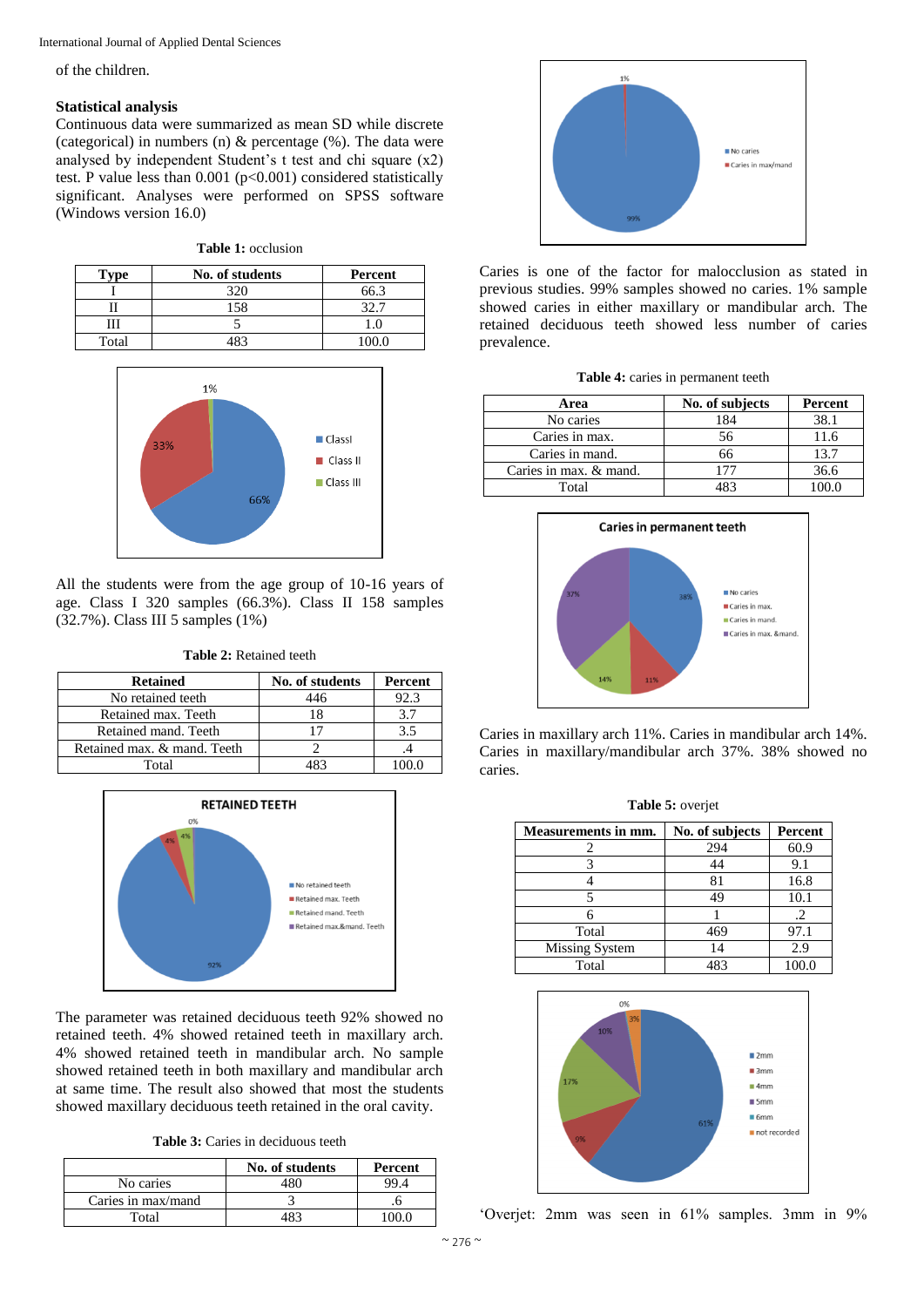samples. 4mm in 17% samples. 5mm in 10% samples. 6mm in 0%. Overjet was recorded in 3% cases.

| <b>Measurements in mm.</b> | <b>Frequency</b> | Percent |
|----------------------------|------------------|---------|
|                            |                  | .2      |
| 2                          | 293              | 60.7    |
| 3                          | 47               | 9.7     |
|                            | 71               | 14.7    |
|                            | 66               | 13.7    |
| Total                      | 478              | 99.0    |
| <b>Missing System</b>      |                  | 1.0     |
| Total                      |                  | 100.0   |





Overbite: 1mm seen in 0% samples. 2mm in 60% samples. 3mm in 10% samples. 4mm in 15% samples. 5 mm in 14% cases. Not recorded in 1% samples.

| <b>Table 7:</b> open bite |  |  |
|---------------------------|--|--|
|                           |  |  |

| <b>Sites</b> | <b>Frequency</b> | Percent |
|--------------|------------------|---------|
| No           | 458              | 94.8    |
| ANT          |                  | 3.3     |
| <b>POST</b>  |                  | 19      |
| Total        | 183              |         |



Openbite: not present in 95% samples. Present anteriorly in 3% samples. Present posteriorly in 2% samples.

| <b>Sites</b> | <b>Frequency</b> | Percent |
|--------------|------------------|---------|
|              |                  |         |
| ANT          |                  |         |
| <b>POST</b>  | 55               |         |
| Total        |                  | 100.0   |



Crossbite: not present in 89% samples. Present anteriorly in 0% samples. Present posteriorly in 11% samples.

**Table 9:** rotation

| <b>Rotation</b> |                |         |
|-----------------|----------------|---------|
| <b>Sites</b>    | Frequency      | Percent |
| No              | 418            | 86.5    |
| ANT             |                |         |
| <b>POST</b>     |                | 12.6    |
| Total           | Q <sub>2</sub> | 100.0   |



Rotation: not present in 86% samples. Present anteriorly 1% samples. Present posteriorly 13% samples.

| Table 10: crowding |  |  |  |
|--------------------|--|--|--|
|--------------------|--|--|--|

| Crowding     |                  |         |
|--------------|------------------|---------|
| <b>Sites</b> | <b>Frequency</b> | Percent |
|              | 456              | 94.4    |
| ANT          |                  | 2.5     |
| <b>POST</b>  |                  | 31      |
| Total        |                  |         |

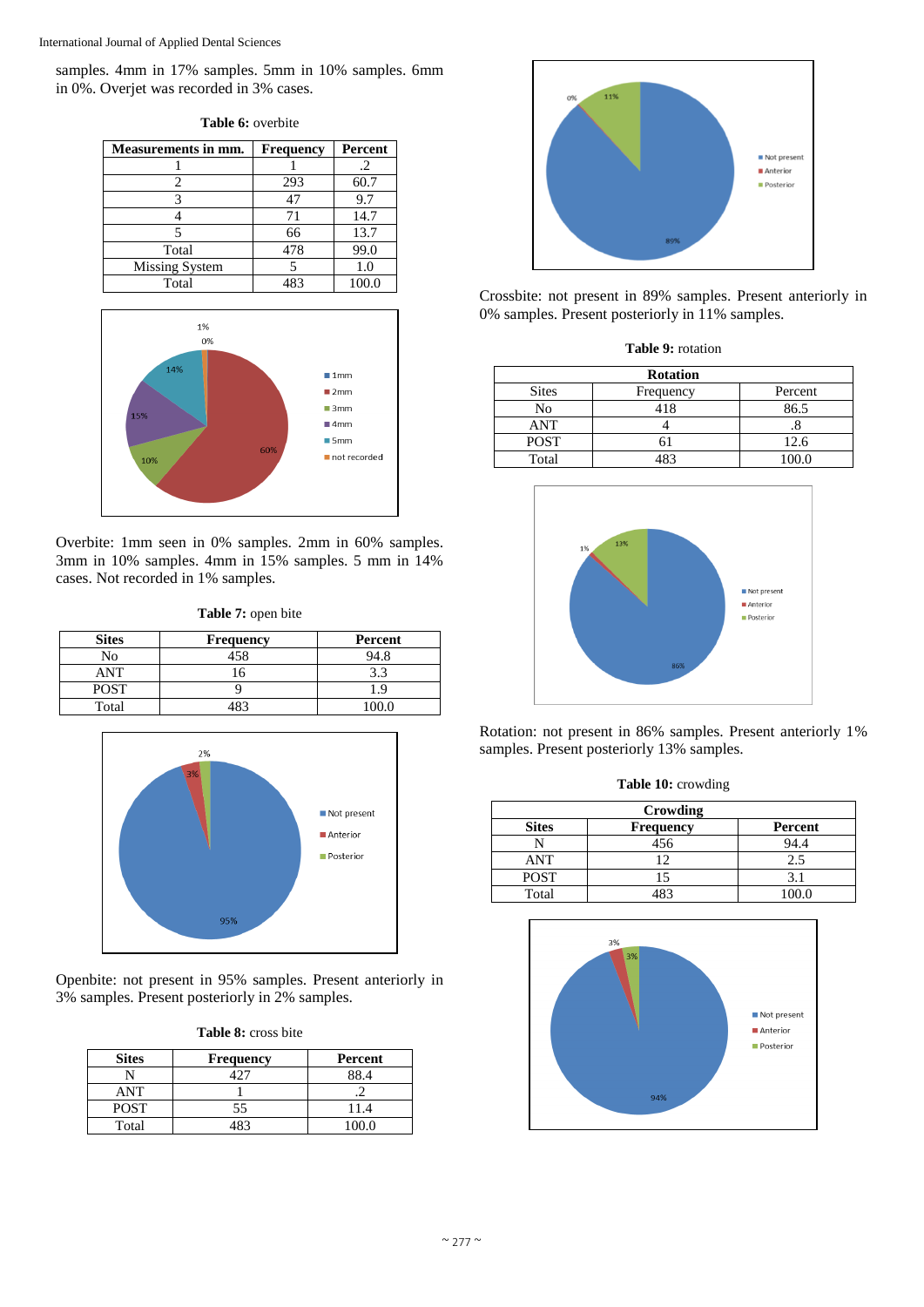Crowding: not present in 94% samples. Present anteriorly in 3% samples. Present posteriorly in 3% samples

| <b>Spacing</b> |                  |         |
|----------------|------------------|---------|
| <b>Spacing</b> | <b>Frequency</b> | Percent |
| No             | 462              | 95.7    |
| Yes            |                  |         |
|                |                  | ۰       |
| Total          |                  | 100.0   |

**Table 11:** spacing



Spacing present in 4% samples. Spacing not present in 96% samples.

**Table 12:** mid-line diastema

| <b>Diastema</b> | <b>Frequency</b> | Percent |
|-----------------|------------------|---------|
| No              |                  |         |
| Yes             |                  |         |
| Total           |                  |         |



Midline diastema: Not present in 79% samples. Present in 21% samples.

# **Discussion**

Malocclusion is 'any deviation from normal occlusion of teeth. The teeth are in abnormal position in relationship to the basal bone of the alveolar process, to the adjacent teeth and/or to the opposing teeth. According to Angle's occlusion is the normal relation of the occlusal inclined planes of the teeth when the jaws are closed"  $[1]$ .

Orthodontic anomalies have been associated with psychosocial distress, poor periodontal condition and impaired masticatory function and so should be regarded as health problem.

Malocclusion is not just an invariable disease state, but a continuous spectrum of occlusal variation, occurring as a myriad of combinations of permutations of a number of heterogeneous traits or symptoms each with its own wide range of severity and implications in creating a particular manifestation of occlusion [1]. An epidemiological study done by Kumar p<sup>[2]</sup> concluded malocclusion was present in 53.7% samples. And 32.8% samples needed orthodontic treatment. 55.1% samples showed no caries risk.

In the present study Class I 320 samples (66.3%). Class II 158 samples (32.7%). Class III 5 samples (1%) results were seen. As the study done by Kumar p did not concluded about the types of malocclusion present in the samples also occlusal traits except for caries were not taken in consideration.

Sogi GM $<sup>(3)</sup>$  done a study of oral hygiene status of school</sup> children in Davangere in relation with their socioeconomic level. The study concluded that caries experience and occurrence of untreated carried lesions in secondary teeth and oral hygiene status of children are strongly correlated to socioeconomic status. Although Sogi Gm concluded that oral hygiene, untreated carried lesion and socio- economic status are important for malocclusion other factors such as retained deciduous teeth were not taken in consideration in the study done.

In the present study the socio – economic status was not much considered but the retained deciduous teeth and occlusal traits were taken into consideration.

Study done by Ajayi E<sup>[4]</sup> in Benin city of Nigeria revealed predominance of Class 1 malocclusion among children of the south – southern region of Nigeria. No statistically significant gender difference was observed for any occlusal traits evaluated in this survey. In our study Class I malocclusion was the highest seen type of malocclusion Class I 320 samples (66.3%) which was higher than the results obtained by Ajayi E. In the study done by Shivakumar KM *et al*. [17] used Dental Aesthetic Index (DAI) to check the prevalence of malocclusion in the students of Davangere city.

On this basis they concluded that 80.1% of school children had little or no malocclusion requiring no or little treatment need. 19.9% of school had malocclusion ranging from definite to handicapping malocclusion requiring elective to mandatory type of orthodontic treatment.

The study done by Prasad AR (11) in Bangalore city showed number of incidence of malocclusion (85.7%) with Class I (51.5%), Class II (4%), Class III (0.9%). Also crowded incisors were prevalently seen throughout the study which was the commonest feature associated with Class I malocclusion. No statistically significant sex differences were found among the subjects. In the present study Class I 320 samples (66.3%) Class II 158 samples (32.7%). Class III 5 samples (1%) results were seen. Class I malocclusion being the predominant. Also the results obtained were higher than the results obtained by Prasad AR study.

In the study done by Vinay Chugh *et al*. [12] grouped the samples into 5 groups being group 1 as normal occlusion, group 2 as class I malocclusion, group 3 class II div I, group 4 class II div2, group 5 class III. The class I malocclusion resulted into 57.9%. In the present study no such groups were made to assess between normal occlusion and malocclusion.

Khandelwal *et al* <sup>[14]</sup> reported class I (69.15%), class II div I (18.9%), class II div II (27.69%) class III (3.98%) in 201 males hailing from Indore.

Joshi *et al* [9] studied primary dentition in 100 children aged 3- 6yrs from Gujarat and reported that spaced dentition was more common than the closed type. They found out that the amount of spacing was common in males.

The study includes various occlusal traits. These include occlusal antero-posterior relationship, overjet, overbite, openbite, spacing, crowding, midline diastema, caries in